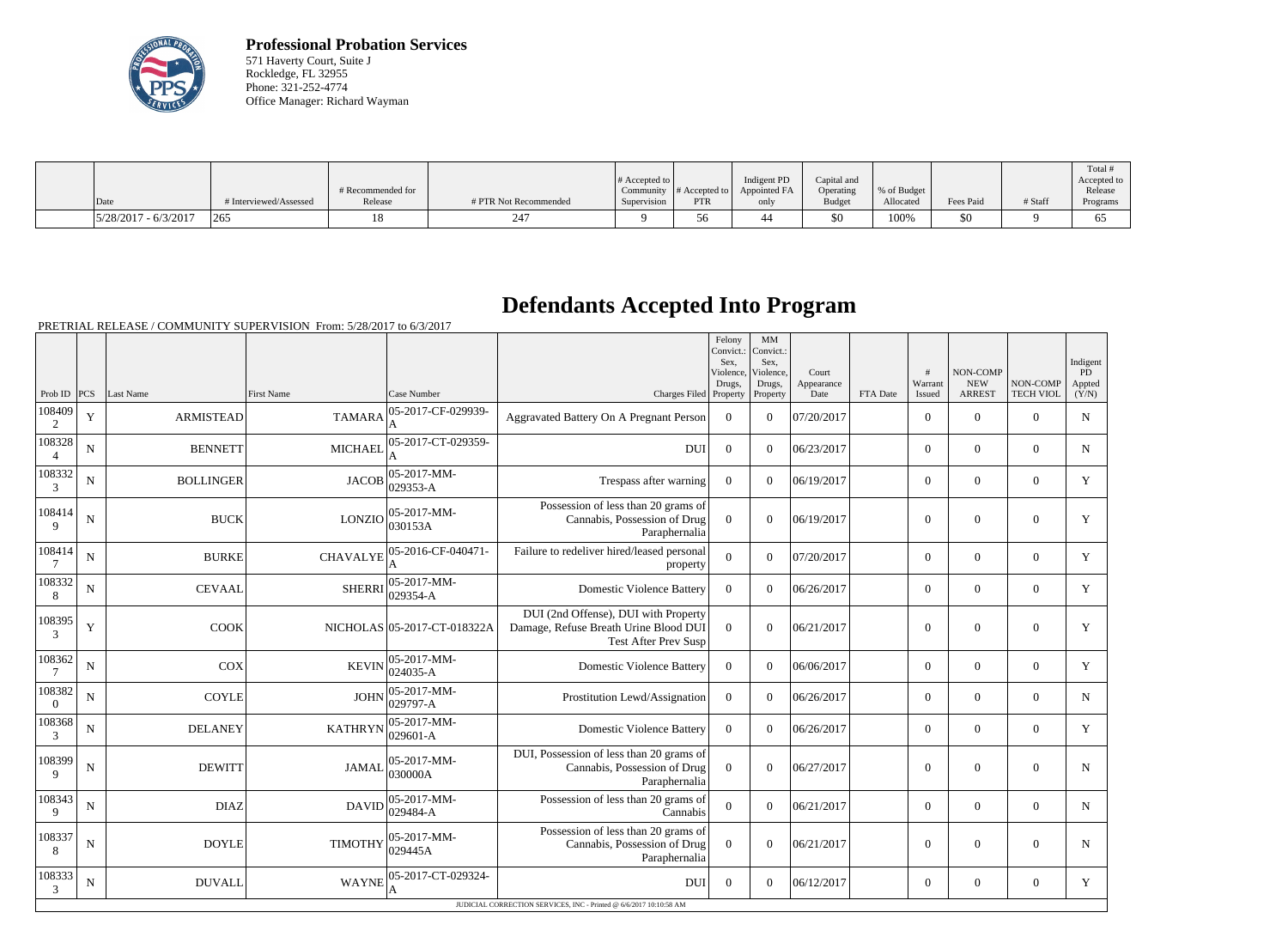## **Defendants Accepted Into Program**

|                          |             |                 |                                       |                                                                                     |                                                                                                                                                                                  | Felony<br>Convict.:<br>Sex,     | $\mathbf{M}\mathbf{M}$<br>Convict.:<br>Sex, |                             |          |                   |                                         |                              | Indigent                           |
|--------------------------|-------------|-----------------|---------------------------------------|-------------------------------------------------------------------------------------|----------------------------------------------------------------------------------------------------------------------------------------------------------------------------------|---------------------------------|---------------------------------------------|-----------------------------|----------|-------------------|-----------------------------------------|------------------------------|------------------------------------|
| Prob ID                  | <b>PCS</b>  | Last Name       | First Name                            | Case Number                                                                         | Charges Filed                                                                                                                                                                    | Violence,<br>Drugs,<br>Property | Violence,<br>Drugs,                         | Court<br>Appearance<br>Date | FTA Date | Warrant<br>Issued | NON-COMP<br><b>NEW</b><br><b>ARREST</b> | NON-COMP<br><b>TECH VIOL</b> | $\overline{PD}$<br>Appted<br>(Y/N) |
| 108415<br>3              | ${\bf N}$   | FARR            | <b>MEAGAN</b>                         | 05-2017-CT-030165-<br>A                                                             | <b>DUI</b>                                                                                                                                                                       | $\boldsymbol{0}$                | Property<br>$\overline{0}$                  | 06/28/2017                  |          | $\overline{0}$    | $\overline{0}$                          | $\Omega$                     | ${\bf N}$                          |
| 108335<br>.5             | ${\bf N}$   | <b>HARPER</b>   | <b>MARTIN</b>                         | 05-2017-CT-029406-<br>A                                                             | <b>DUI</b>                                                                                                                                                                       | $\overline{0}$                  | $\theta$                                    | 06/14/2017                  |          | $\overline{0}$    | $\overline{0}$                          | $\overline{0}$               | $\mathbf N$                        |
| 108330<br>9              | ${\bf N}$   | <b>HARRIS</b>   |                                       | CHARLES 05-2017-CF-029329A                                                          | Poss Of Cocaine Less Than 28 Grams<br>HEROIN POSSESS WITH INTENT TO<br>PURCHASE SCHEDULE I, Possession of<br>less than 20 grams of Cannabis, Possession<br>of Drug Paraphernalia | $\Omega$                        | $\theta$                                    | 07/06/2017                  |          | $\overline{0}$    | $\theta$                                | $\Omega$                     | $\mathbf Y$                        |
| 108333                   | ${\bf N}$   | <b>HARRIS</b>   | <b>DEMITRIE</b>                       | $ 05-2017-MM-$<br>$ 029362 - A$                                                     | VIOLATION OF CONDITION OF<br>RELEASE DATING VIOLENCE                                                                                                                             | $\overline{0}$                  | $\overline{0}$                              | 06/20/2017                  |          | $\overline{0}$    | $\overline{0}$                          | $\overline{0}$               | Y                                  |
| 108333<br>$\Omega$       | ${\bf N}$   | <b>HASSELL</b>  |                                       | DANIEL 05-2017-CT-029367A                                                           | DUI with BAL .15 or above (2nd<br>Conviction), Driving While License<br>Suspended Revoked Cancel w/Knowledge                                                                     | $\boldsymbol{0}$                | $\theta$                                    | 06/12/2017                  |          | $\boldsymbol{0}$  | $\boldsymbol{0}$                        | $\overline{0}$               | N                                  |
| 108366<br>6              | Y           | <b>HAUGEN</b>   |                                       | MARLIN $\begin{array}{ l} 05\text{-}2016\text{-}MM- \\ 010397\text{-}A \end{array}$ | <b>Domestic Violence Battery</b>                                                                                                                                                 | $\overline{0}$                  | $\overline{0}$                              | 06/22/2017                  |          | $\overline{0}$    | $\mathbf{0}$                            | $\overline{0}$               | Y                                  |
| 108332                   | ${\bf N}$   | <b>HILL</b>     | <b>BARRION</b>                        | $ 05-2017-MM-$<br>$ 029369-A$                                                       | <b>DUI</b>                                                                                                                                                                       | $\overline{0}$                  | $\overline{0}$                              | 06/20/2017                  |          | $\overline{0}$    | $\overline{0}$                          | $\overline{0}$               | $\mathbf Y$                        |
| 108370<br>5              | ${\bf N}$   | <b>HUGHEY</b>   | <b>ASHLEY</b>                         | 05-2017-CF-029605-                                                                  | <b>Grand Theft</b>                                                                                                                                                               | $\overline{0}$                  | $\Omega$                                    | 07/18/2017                  |          | $\overline{0}$    | $\mathbf{0}$                            | $\overline{0}$               | Y                                  |
| 108352<br>5              | ${\bf N}$   | <b>JACKSON</b>  | LATANDRIA $\vert_{029435}^{\circ}$ -A | $ 05-2017-MM-$                                                                      | <b>Domestic Violence Battery</b>                                                                                                                                                 | $\overline{0}$                  | $\theta$                                    | 06/19/2017                  |          | $\overline{0}$    | $\overline{0}$                          | $\overline{0}$               | N                                  |
| 108367<br>$\Omega$       | ${\bf N}$   | <b>JONES</b>    |                                       | $ 05-2017-MM-$<br>$MARK$ 029606A                                                    | Open Container, Resisting Officer without<br>Violence                                                                                                                            | $\mathbf{0}$                    | $\overline{0}$                              | 06/19/2017                  |          | $\overline{0}$    | $\overline{0}$                          | $\overline{0}$               | Y                                  |
| 108371                   | ${\bf N}$   | <b>LAMERE</b>   | SAMANTHA $\vert_{029676}^{\infty}$ -  | $ 05-2017-MM-$                                                                      | Poss. of New or Legend Drug w/o<br>Prescription                                                                                                                                  | $\mathbf{0}$                    | $\overline{0}$                              | 07/25/2017                  |          | $\overline{0}$    | $\overline{0}$                          | $\overline{0}$               | $\mathbf Y$                        |
| 108415<br>2              | ${\bf N}$   | <b>LLOYD</b>    | <b>DRAKE</b>                          | 05-2017-CT-030147-                                                                  | <b>DUI</b>                                                                                                                                                                       | $\overline{0}$                  | $\overline{0}$                              | 06/19/2017                  |          | $\overline{0}$    | $\mathbf{0}$                            | $\overline{0}$               | Y                                  |
| 108331<br>4              | ${\bf N}$   | <b>LORENZ</b>   |                                       | KENDALL $\begin{bmatrix} 05 - 2017 - MM \\ 029333 - A \end{bmatrix}$                | <b>Domestic Violence Battery</b>                                                                                                                                                 | $\overline{0}$                  | $\overline{0}$                              | 06/19/2017                  |          | $\mathbf{0}$      | $\overline{0}$                          | $\overline{0}$               | Y                                  |
| 108330<br>6              | ${\bf N}$   | <b>LUCAS</b>    | <b>MICHELLE</b>                       | $ 05-2017-MM-$<br>$ 029334 - A$                                                     | <b>Domestic Violence Battery</b>                                                                                                                                                 | $\overline{0}$                  | $\boldsymbol{0}$                            | 06/26/2017                  |          | $\overline{0}$    | $\mathbf{0}$                            | $\mathbf{0}$                 | Y                                  |
| 108414<br>$\Omega$       | ${\bf N}$   | <b>MAAS</b>     | <b>MARK</b>                           | 05-2017-CT-030166-                                                                  | <b>DUI</b>                                                                                                                                                                       | $\overline{0}$                  | $\overline{0}$                              | 06/28/2017                  |          | $\overline{0}$    | $\mathbf{0}$                            | $\overline{0}$               | N                                  |
| 108332<br>2              | ${\bf N}$   | <b>MCCAULEY</b> | <b>JOSEPH</b>                         | 05-2017-CF-029335-                                                                  | Possession of Prescription Drug w/o<br>Prescription                                                                                                                              | $\overline{0}$                  | $\boldsymbol{0}$                            | 07/06/2017                  |          | $\overline{0}$    | $\overline{0}$                          | $\overline{0}$               | Y                                  |
| 108413<br>8              | ${\bf N}$   | <b>MINOR</b>    | <b>KAYLA</b>                          | 05-2017-CT-030135-                                                                  | <b>DUI</b>                                                                                                                                                                       | $\overline{0}$                  | $\boldsymbol{0}$                            | 06/28/2017                  |          | $\overline{0}$    | $\overline{0}$                          | $\overline{0}$               | N                                  |
| 108332<br>$\overline{4}$ | ${\bf N}$   | <b>NUTTER</b>   | <b>VICKIE</b>                         | $ 05-2017-MM-$<br>$ 029340 - A$                                                     | <b>Domestic Violence Battery</b>                                                                                                                                                 | $\overline{0}$                  | $\overline{0}$                              | 06/19/2017                  |          | $\overline{0}$    | $\mathbf{0}$                            | $\mathbf{0}$                 | Y                                  |
| 108380<br>8              | ${\bf N}$   | <b>OWENS</b>    | <b>DONTAVIOUS</b>                     | 05-2017-MM-<br>$ 029798-A$                                                          | Transport Person to Building for<br>Prostitution                                                                                                                                 | $\overline{0}$                  | $\theta$                                    | 06/23/2017                  |          | $\overline{0}$    | $\overline{0}$                          | $\overline{0}$               | N                                  |
| 108393<br>5              | $\mathbf Y$ | <b>PAULO</b>    |                                       | ASHLEY 05-2017-CF-026146A                                                           | Possession of Drug Paraphernalia                                                                                                                                                 | $\overline{0}$                  | $\boldsymbol{0}$                            | 07/04/2017                  |          | $\overline{0}$    | $\boldsymbol{0}$                        | $\overline{0}$               | Y                                  |
| 108378                   | $\mathbf Y$ | <b>PENNY</b>    |                                       | LINVAL 05-2017-CF-015833A                                                           | Possession of Cocaine                                                                                                                                                            | $\overline{0}$                  | $\overline{0}$                              | 06/05/2017                  |          | $\overline{0}$    | $\overline{0}$                          | $\overline{0}$               | Y                                  |
|                          |             |                 |                                       |                                                                                     | JUDICIAL CORRECTION SERVICES, INC - Printed @ 6/6/2017 10:10:58 AM                                                                                                               |                                 |                                             |                             |          |                   |                                         |                              |                                    |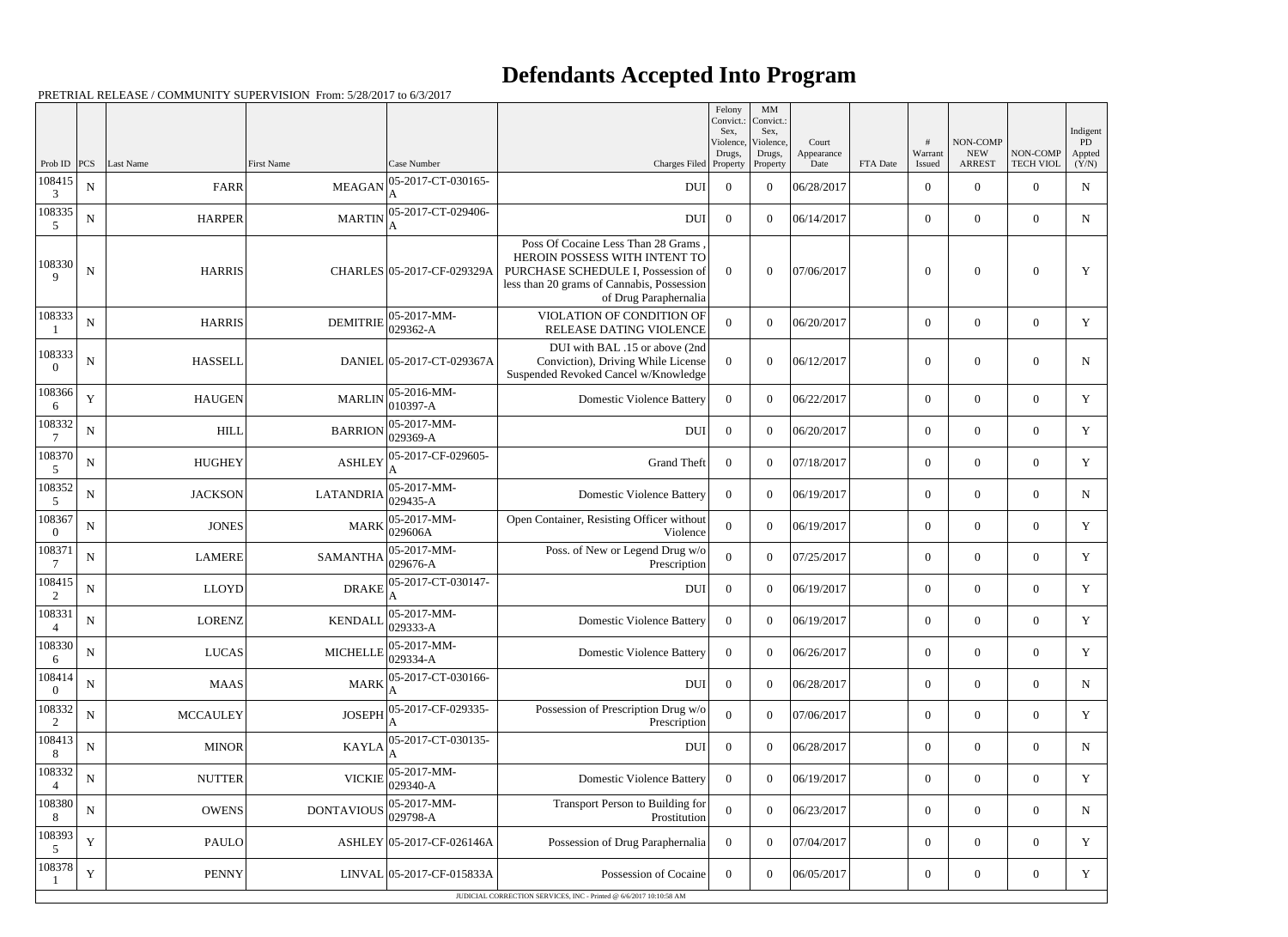## **Defendants Accepted Into Program**

|                            |             |                  |                  |                             |                                                                                                                                                                                                                                            | Felony<br>Convict.:<br>Sex,<br>Violence,<br>Drugs, | MM<br>Convict.:<br>Sex,<br>Violence,<br>Drugs, | Court<br>Appearance |          | Warrant          | NON-COMP<br><b>NEW</b> | NON-COMP         | Indigent<br>PD<br>Appted |
|----------------------------|-------------|------------------|------------------|-----------------------------|--------------------------------------------------------------------------------------------------------------------------------------------------------------------------------------------------------------------------------------------|----------------------------------------------------|------------------------------------------------|---------------------|----------|------------------|------------------------|------------------|--------------------------|
| Prob ID $ PCS $            |             | Last Name        | First Name       | Case Number                 | Charges Filed Property                                                                                                                                                                                                                     |                                                    | Property                                       | Date                | FTA Date | Issued           | <b>ARREST</b>          | <b>TECH VIOL</b> | (Y/N)                    |
| 108415                     | $\mathbf N$ | PESSARO          |                  | MICHAEL 05-2017-CF-030136A  | DUI Felony 3rd or Subsequent Offense,<br>Resisting Officer without Violence, Refuse<br>Breath Urine Blood DUI Test After Prev<br>Susp                                                                                                      | $\mathbf{0}$                                       | $\Omega$                                       | 07/20/2017          |          | $\theta$         | $\overline{0}$         | $\overline{0}$   | $\mathbf N$              |
| 108331<br>2                | ${\bf N}$   | PIQUEMAL         | <b>SEBASTIEN</b> | 05-2017-CF-029370-          | DUI - 3rd in Less Than 10 Years                                                                                                                                                                                                            | $\Omega$                                           | $\overline{0}$                                 | 07/06/2017          |          | $\overline{0}$   | $\overline{0}$         | $\overline{0}$   | Y                        |
| 108345<br>5                | $\mathbf Y$ | <b>PITTS</b>     | <b>ROBERT</b>    | 05-2017-CF-019733-          | No Valid Driver's License                                                                                                                                                                                                                  | $\overline{0}$                                     | $\theta$                                       | 06/05/2017          |          | $\overline{0}$   | $\overline{0}$         | $\overline{0}$   | Y                        |
| 108331<br>6                | $\mathbf N$ | <b>PRICE</b>     | <b>JOHNNIE</b>   | 05-2017-MM-<br>029341-A     | Boating Under the Influence                                                                                                                                                                                                                | $\overline{0}$                                     | $\overline{0}$                                 | 06/19/2017          |          | $\overline{0}$   | $\overline{0}$         | $\overline{0}$   | $\mathbf N$              |
| 108337<br>6                | ${\bf N}$   | <b>PROCTOR</b>   | <b>KALIE</b>     | 05-2017-MM-<br>029395-A     | Domestic Violence Assault                                                                                                                                                                                                                  | $\overline{0}$                                     | $\theta$                                       | 06/26/2017          |          | $\overline{0}$   | $\overline{0}$         | $\overline{0}$   | $\mathbf Y$              |
| 108398<br>5                | $\mathbf N$ | <b>RICCI</b>     | <b>DEBRA</b>     | 05-2017-MM-<br>029947A      | DUI, Possession of Drug Paraphernalia                                                                                                                                                                                                      | $\overline{0}$                                     | $\boldsymbol{0}$                               | 06/26/2017          |          | $\overline{0}$   | $\overline{0}$         | $\overline{0}$   | $\mathbf N$              |
| 108332                     | $\mathbf N$ | <b>RIEDEL</b>    | <b>ROBERT</b>    | 05-2017-MM-<br>$029342 - A$ | <b>Domestic Violence Battery</b>                                                                                                                                                                                                           | $\overline{0}$                                     | $\theta$                                       | 06/19/2017          |          | $\overline{0}$   | $\overline{0}$         | $\overline{0}$   | Y                        |
| 108331<br>9                | ${\bf N}$   | <b>RINDGE</b>    |                  | MATHEW 05-2017-CF-029343A   | Possession of Prescription Drug w/o<br>Prescription, Introduction of Contraband<br>into Detention Facility                                                                                                                                 | $\overline{0}$                                     | $\overline{0}$                                 | 08/03/2017          |          | $\theta$         | $\overline{0}$         | $\boldsymbol{0}$ | Y                        |
| 108370<br>9                | N           | <b>ROCKWOOD</b>  |                  | ANNETTE 05-2017-CT-029622A  | DUI, Refuse Breath Urine Blood DUI Test<br>After Prev Susp                                                                                                                                                                                 | $\boldsymbol{0}$                                   | $\theta$                                       | 06/19/2017          |          | $\overline{0}$   | $\overline{0}$         | $\overline{0}$   | Y                        |
| 108331<br>7                | ${\bf N}$   | <b>RODRIGUEZ</b> |                  | JAIMER 05-2017-CF-029368A   | FELONY CHILD ABUSE (2 CTS.), DUI                                                                                                                                                                                                           | $\overline{0}$                                     | $\overline{0}$                                 | 07/06/2017          |          | $\overline{0}$   | $\overline{0}$         | $\overline{0}$   | Y                        |
| 108331<br>5                | ${\bf N}$   | <b>SANDERS</b>   | <b>DOMINIQUE</b> | 05-2017-MM-<br>029344-A     | Possession of less than 20 grams of<br>Cannabis                                                                                                                                                                                            | $\boldsymbol{0}$                                   | $\theta$                                       | 06/19/2017          |          | $\overline{0}$   | $\overline{0}$         | $\overline{0}$   | $\mathbf Y$              |
| 108394<br>$\overline{4}$   | Y           | <b>SCHMIDT</b>   |                  | $EMILY$ 05-2015-CF-036507A  | VOP REF: Grand Theft 300 or More but<br>Less Than \$50, VOP REF: Uttering a<br>Forged Instrument                                                                                                                                           | $\overline{0}$                                     | $\Omega$                                       | 07/10/2017          |          | $\theta$         | $\overline{0}$         | $\overline{0}$   | $\mathbf N$              |
| 108415<br>$\boldsymbol{0}$ | ${\bf N}$   | <b>SHELDON</b>   |                  | LARRY 05-2017-CT-030151A    | DUI, Refuse Breath Urine Blood DUI Test<br>After Prev Susp, No Vehicle Registration                                                                                                                                                        | $\boldsymbol{0}$                                   | $\overline{0}$                                 | 06/19/2017          |          | $\overline{0}$   | $\overline{0}$         | $\overline{0}$   | Y                        |
| 108355<br>6                | ${\bf N}$   | <b>SMITH</b>     | <b>ALEX</b>      | 05-2017-CT-015979-          | FTA:NO VALID DL                                                                                                                                                                                                                            | $\overline{0}$                                     | $\boldsymbol{0}$                               | 06/19/2017          |          | $\overline{0}$   | $\overline{0}$         | $\overline{0}$   | $\mathbf Y$              |
| 108355<br>8                | ${\bf N}$   | <b>SMITH</b>     |                  | ALEX 05-2017-CF-029499A     | POSSESSION OF CONTROLLED<br>SUBSTANCE, No Valid Driver's License                                                                                                                                                                           | $\boldsymbol{0}$                                   | $\overline{0}$                                 | 07/18/2017          |          | $\overline{0}$   | $\overline{0}$         | $\boldsymbol{0}$ | Y                        |
| 108332<br>$\Omega$         | ${\bf N}$   | <b>SMITH</b>     | <b>DEVIN</b>     | 05-2017-CF-029345-          | Poss Of Cocaine Less Than 28 Grams                                                                                                                                                                                                         | $\overline{0}$                                     | $\overline{0}$                                 | 07/06/2017          |          | $\overline{0}$   | $\overline{0}$         | $\overline{0}$   | $\mathbf N$              |
| 108396                     | ${\bf N}$   | <b>STABILITO</b> | <b>ALEXANDER</b> | 05-2017-CT-029843-          | <b>DUI</b>                                                                                                                                                                                                                                 | $\overline{0}$                                     | $\boldsymbol{0}$                               | 06/26/2017          |          | $\boldsymbol{0}$ | $\overline{0}$         | $\boldsymbol{0}$ | $\mathbf Y$              |
| 108355<br>$\overline{0}$   | ${\bf N}$   | <b>STADDAD</b>   | <b>WINSTON</b>   | 05-2017-CT-029457-          | Driving While License Suspended Revoked<br>Cancel w/Knowledge                                                                                                                                                                              | $\overline{0}$                                     | $\boldsymbol{0}$                               | 06/19/2017          |          | $\overline{0}$   | $\overline{0}$         | $\overline{0}$   | $\mathbf Y$              |
| 108411<br>3                | $\mathbf N$ | <b>STALNAKER</b> | <b>RONNY</b>     | 05-2017-MM-<br>029948-A     | <b>Domestic Violence Battery</b>                                                                                                                                                                                                           | $\overline{0}$                                     | $\overline{0}$                                 | 06/20/2017          |          | $\overline{0}$   | $\overline{0}$         | $\overline{0}$   | Y                        |
| 108331                     | ${\bf N}$   | <b>STILLWELL</b> |                  | TREVOR 05-2017-CF-029346A   | 3 counts of Possession of Prescription Drug<br>w/o Prescription, TRESPASS IN<br>OCCUPIED STRUCTURE OR<br>CONVEYANCE, Giving False Name to<br>Law Enforcement Officer<br>JUDICIAL CORRECTION SERVICES, INC - Printed @ 6/6/2017 10:10:58 AM | $\overline{0}$                                     | $\overline{0}$                                 | 07/06/2017          |          | $\boldsymbol{0}$ | $\mathbf{0}$           | $\boldsymbol{0}$ | Y                        |